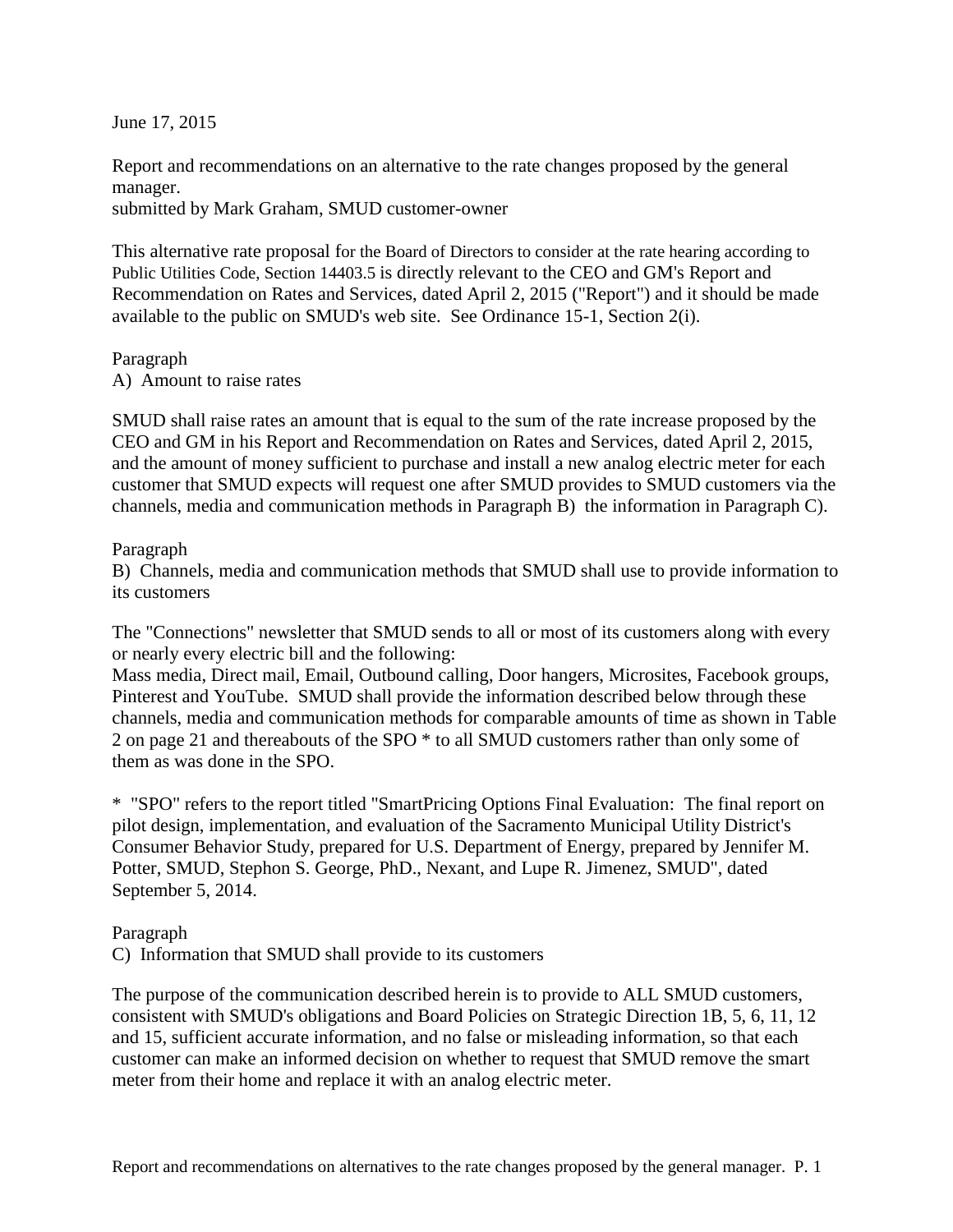The information SMUD shall provide to customers shall be:

#1) Information including an accurate and complete description of Resolutions 12-03-09, 13-03-08 and Attachment C, and 13-08-11 and Attachment I, the Board's purpose in approving each of those Resolutions, and the date on which the Board approved each one.

#2) A plain language description of current SMUD policy as contained in the latest Resolution approved by the Board of Directors on the subject of the opt out policy, which as of this date includes the analog meter option. The plain language description shall include, but need not be limited to, the following statement or one very similar to this: "Any residential SMUD customer, regardless of the type of residence, who does not want to continue to have a smart electric meter on his or her house and who wishes for SMUD to remove that meter and replace it with a safe, reliable and accurate analog electric meter has the right to do so. Customers should call SMUD at (888) 742-SMUD (7683) to make this request."

#3) A brief statement that many peer reviewed scientific studies have been published on the health effects of wireless radiation, including but not limited to the BioInitiative 2012 (http://www.bioinitiative.org/) and the International Electromagnetic Field Scientist Appeal dated May 11, 2015 (http://emfscientist.org/) which statement shall include the links shown in this paragraph, and that these studies show that wireless radiation causes multiple serious health effects including heart palpitations, insomnia, ringing in the ears, and fatigue.

Also, the following:

- ". . . there is a significant body of peer reviewed, high quality science that directly and clearly demonstrates that all forms of electromagnetic radiation – including non-ionizing radiation – have observable effects on biological systems."
- "Biological reactions can be affected by exposure to all parts of the spectrum even in the very low frequency ELF range. All EMF is bioactive." (Emphasis in original.)

Overpowered: What Science Tells Us About the Dangers of Cell Phones and other Wifi-Age Devices, Martin Blank, PhD, Seven Stories Press, 2014.

#4) A statement that despite SMUD customers asking the SMUD Board of Directors several times in 2012, 2013, 2014 and 2015 for any peer reviewed scientific studies on wireless radiation showing or purporting to show that such radiation at levels emitted by SMUD's smart meters is safe for humans SMUD does not have and is not aware of any such scientific studies. Not even one.

#5) A statement that there is currently no biological safety standard for wireless radiation either by the federal government or the State of California, and that the maximum exposure limit for radiation created by the Federal Communications Commission and currently applicable to smart meters was created in 1996 using industry data and is based solely on the heating of body tissue by wireless radiation ("thermal effect"), and that the FCC wrote in 1999: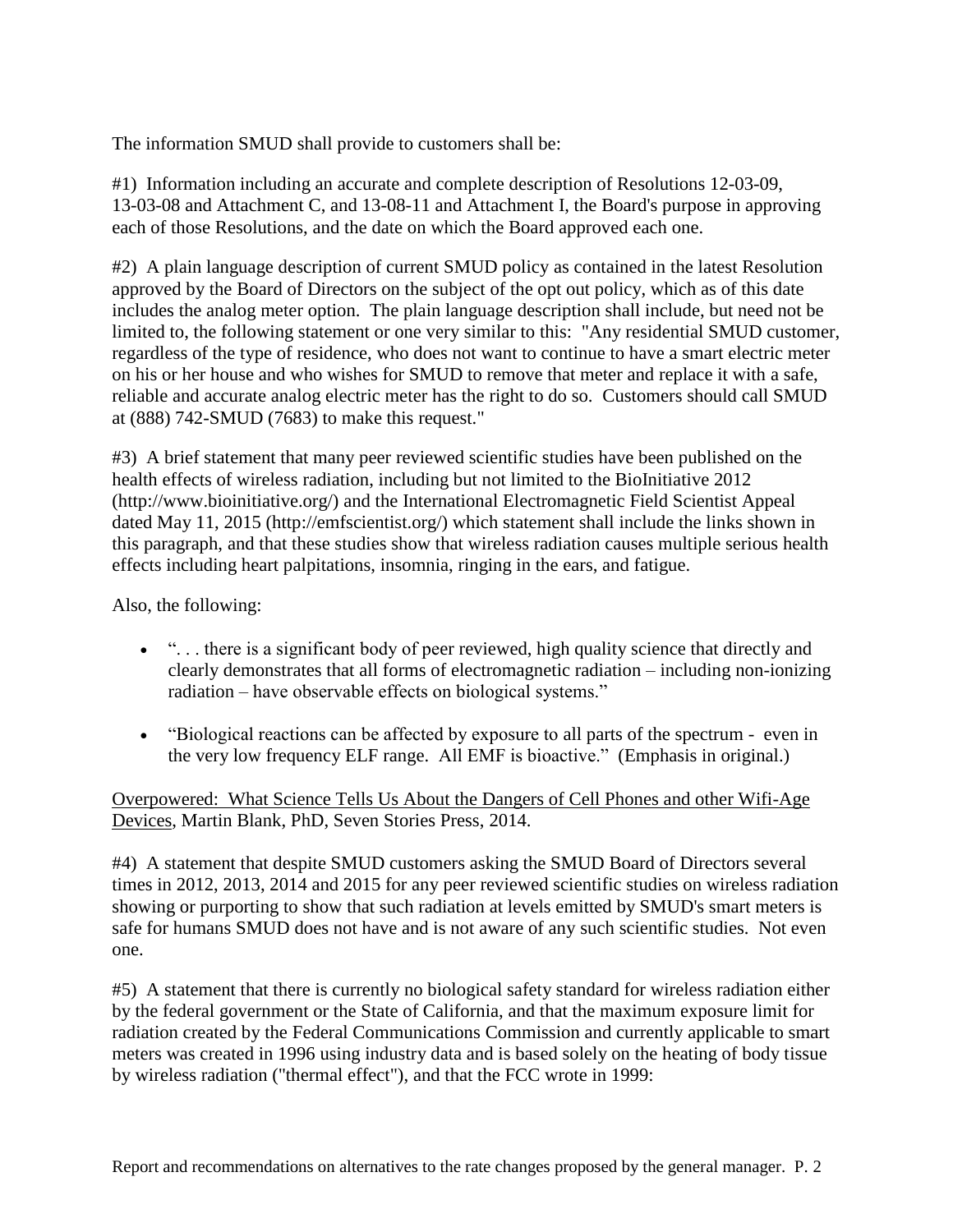"In general, while the possibility of 'non-thermal' biological effects may exist, whether or not such effects might indicate a human health hazard is not presently known. Further research is needed to determine the generality of such effects and their possible relevance, if any, to human health."

"Questions and Answers about Biological Effects and Potential Hazards of Radiofrequency Electromagnetic Fields",

Federal Communications Commission, Office of Engineering & Technology, August, 1999, OET BULLETIN 56, Fourth Edition, page 8

#6) A statement that former California Public Utilities Commission President Michael R. Peevey wrote to Pacific Gas & Electric Vice President Brian K Cherry in an email dated September 3, 2010:

"One thought for the company: If it were my decision I would let anyone who wants to keep their old meter keep it, if they claim they suffer from EMF and / or related electronic0related illnesses and they can produce a doctor's letter say so (or expressing concern about the likelihood of suffering same). I would institute such a policy quietly and solely on an individual basis. There really are people who feel pain, etc., related to EMF, etc., and rather than have them becoming hysterical, etc., I would quietly leave them alone. Kick it around."

#7) A statement describing **and quantifying** the benefits to SMUD customers of having a smart meter on their home. In the case of customer benefits that SMUD cannot quanity, the statement shall so state.

## Paragraph

D) Notification to customers

The 2016 and subsequent editions of the Residential Rate Guide shall include information on the rates and fees SMUD charges for customers who wish to participate in the opt out program, which currently includes the analog meter option and shall include a link to a page on the SMUD website where customers can find information about the opt out program and the information in paragraph C).

SMUD shall place a brief notice on the home page of the SMUD website (www.SMUD.org) which will be hyperlinked to a different page on its website, which different page will include a copy of this alternative to the rate changes proposed by the general manager and the information described herein. The purpose of the brief notice on the home page will be to make SMUD customers who are NOT looking for this information but who are on the SMUD website aware that this information exists, and to easily enable them to reach the different page containing this information. The brief notice shall be designed and located on the home page with this purpose in mind.

Paragraph E) Implementation.